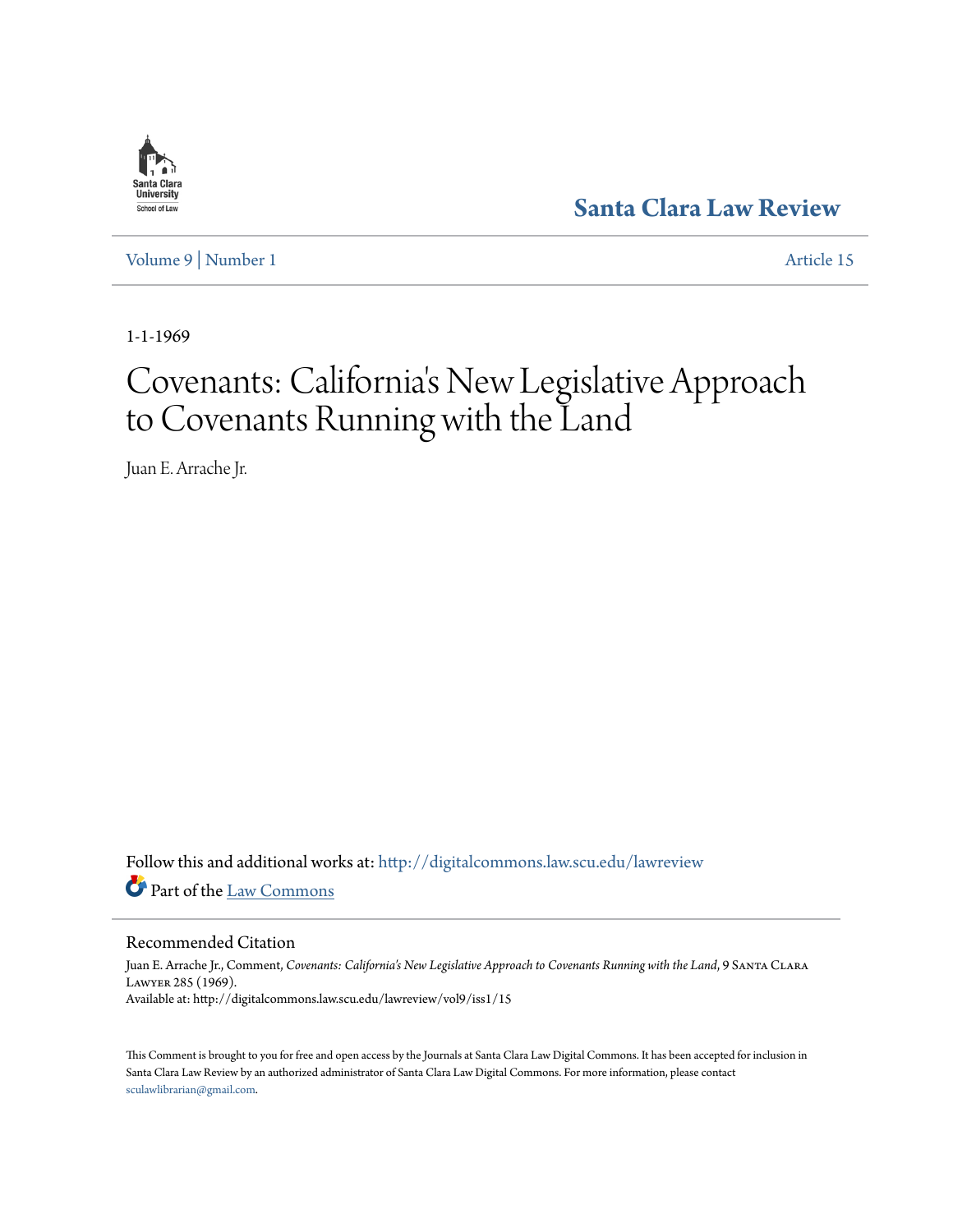# **COVENANTS:** CALIFORNIA'S **NEW** LEGISLATIVE APPROACH TO **COVENANTS RUNNING** WITH THE **LAND**

On July 18, 1968, California amended section 1468 of the Civil Code' and thereby modified to a considerable extent the law of covenants running with the land at law. Prior to that date California had been recognized as occupying a unique position in the law of covenants.<sup>2</sup> The purpose of this comment is to show how California has been drawn from its unique position toward the mainstream of common law covenants. Additionally, an attempt is made to put into perspective the effect of this statute on existing California law and to examine some inconsistencies resulting from the change.

# PRIOR CALIFORNIA LAW

A real covenant, in contrast to a personal covenant, runs with the land;<sup>3</sup> that is, when it is so related to the land, or so "touches and concerns the land" that its benefit or burden passes with the ownership irrespective of the consent of subsequent assignees.<sup>4</sup> Commentators agree that to enable a covenant to run with the land four requirements must be met.5 First, the covenant must be proper as to form.<sup>6</sup> Second, the parties must intend that the covenant run or bind their assignees. 7 Third, "privity of estate" must exist between the grantor and grantee of the land conveyed.' Fourth, the nature of the covenant must be such that it relates to the land or "touches

**<sup>6</sup>***Id.*

**<sup>7</sup>***Id.*

**<sup>1</sup>CAL.** CIV. **CODE** § 1468 (West Supp. 1968). <sup>2</sup>*See* Burby, *Land Burdens in California-Covenants Running with the Land,* 4 **S. CAL.** L. **REV.** 343, 355 (1931); Clark, *The American Law Institute's Law of Real Covenants,* 52 **YALE** L.J. 699, 731 (1931).

**<sup>3</sup>** BLACK'S **LAW** DICTIONARY 437 (rev. 4th ed. 1968).

**<sup>4</sup>**21 C.J.S. *Covenants §* 54 (1940). The land may be that property retained by the grantor or conveyed to a grantee, at least at common law.

**<sup>5</sup>** C. CLARK, **COVENANTS AND** INTERESTS **RUNNING WITH LAND** 94 **(2d** ed. 1947); **3** H. **TIFFANY, REAL** PROPERTY 441-70 (3d ed. 1939); *See also,* W. **BURBY,** REAL PROP-**ERTY** 97-98 (3d ed. 1965).

**<sup>8</sup>** At common law, privity of estate is considered the basic requirement for a replacement. **C.** 'CLARK, **COVENANTS AND** INTERESTS RUNNING wiTH **LAND 92** (2d ed. 1947); W. BURBY, REAL PROPERTY 98 (3d ed. 1965). The concept of privity of estate is a legal device which is used by common law courts to limit the parties who may be bound by covenants running with the land. The policy of a jurisdiction regarding the running of covenants is usually manifested in the meaning attributed to privity of estate.

There are basically two meanings of "privity of estate" frequently discussed. The **first** is referred to as mutual privity which had its roots in the feudal concept of the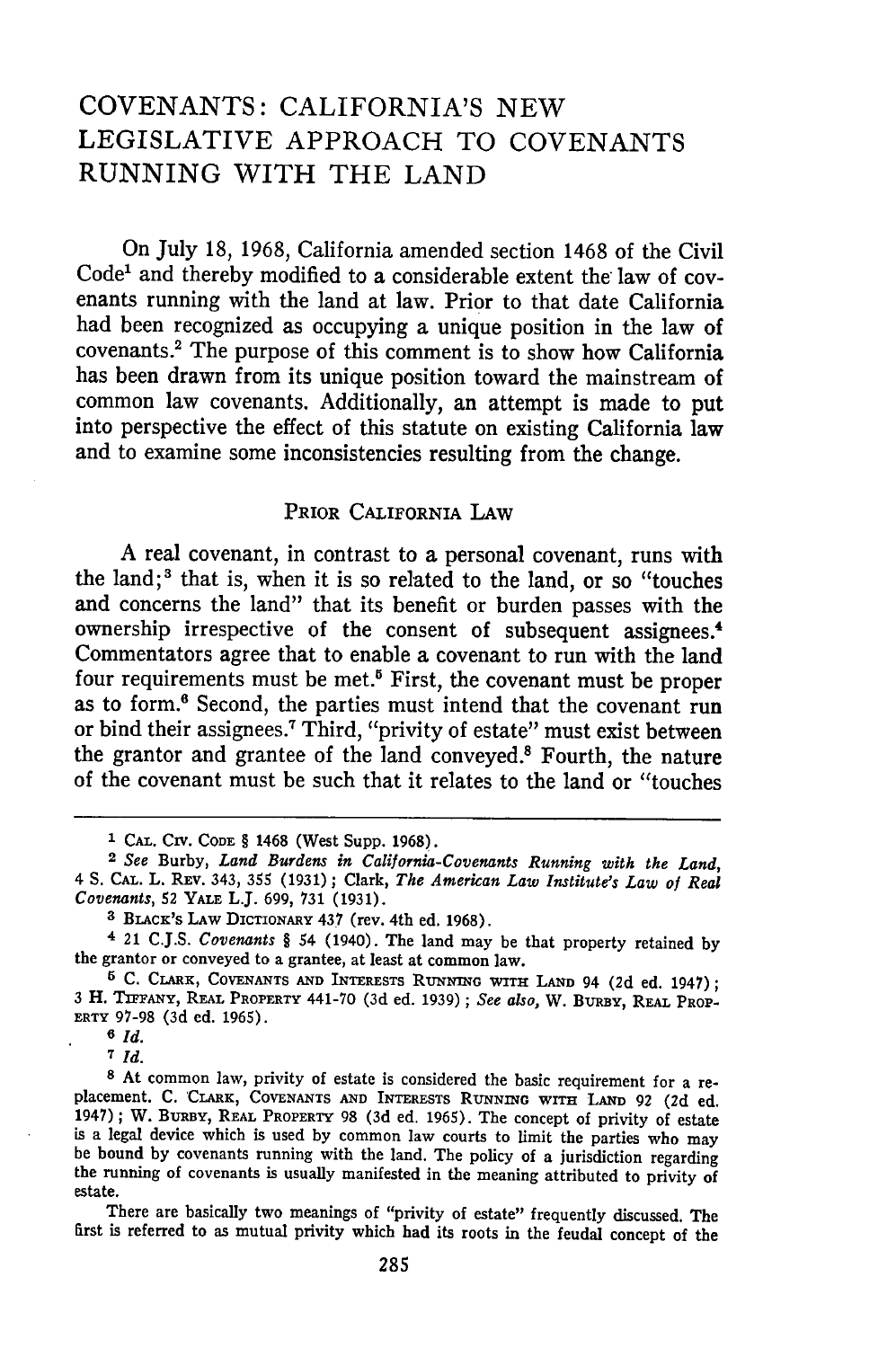and concerns" the land.<sup>9</sup> Once the grantor satisfied the common law requirements of covenants running with the land, he or his assignees could enforce the covenant against the grantee and his assignees or vice versa.

Real covenants were distinguished from personal covenants **by** the "touch and concern" requirement, and the rights and duties of the parties under real covenants were known as benefits and burdens. 10 At common law, both the benefit and the burden of the covenant were required to relate to the land or "touch and concern" the land before the covenant was considered real, and thus to run with the land. Whether the benefit or burden of a covenant "touches" and concerns" was determined **by** the effect on the covenantor of the covenantee's interest in the land." Correlative tests were applied to make such a determination. On the one hand, if the value of the covenantee's interest in the land increased **by** virtue of the covenant, then the *benefit* "touched and concerned" the land. On the other hand, if the value of the covenantor's interest in the land decreased, then the *burden* of the covenant "touched and concerned" the land. Furthermore, it was immaterial at common law whether the covenant imposed an affirmative or negative duty on the covenantor.<sup>12</sup>

Prior to **1968,** covenants in California would run with the land at law only in three specific situations.<sup>13</sup> The first situation is gov-

Perhaps the majority of American jurisdictions have adopted the second common meaning of privity of estate. These jurisdictions find that the relationship between the grantor and grantee is a sufficient basis for allowing covenants to run with the land. They have adopted the term "successive privity." In reality, "successive privity" is nothing more than a fiction which the courts use to support a covenant running at law. W. BuRrY, REAL PROPERTY **98** (3d ed. 1965).

**9** W. BuRBY, **REAL PROPERTY 98 (3d** ed. **1965); C. CLARK, COVENANTS AND INTERESTS RUNNING** wiTH **LAND** 96 (2d ed. 1947); 3 H. **TIFFANY,** REAL **PROPERTY** 455 (3d ed. 1939).

**10 C.** CLARK, **COVENANTS AND INTERESTS RUNNING WITH LAND** 97 **(2d** ed. 1947).

*11 Id.* **A** covenant which did not "touch and concern" the land was considered a personal covenant and, therefore, not binding on the heirs or the assigns of the contracting parties.

**12** Annot., 41 A.L.R. 1363, 1364 **(1926).** For example, a covenant to provide water to adjacent land **by** the grantor-covenantor was sustained as a real covenant even though it amounted to an affirmative duty. Murphy v. Kerr, 5 **F.2d 908** (8th Cir. 1925).

**13** CAL. **CIV.** CODE § 1461 (West 1954). "The only covenants which run with the land are those specified in this Title, and those which are incidental thereto."

tenurial relationship between the grantor and grantee. The prerequisite to finding mutual privity is determining that there are two co-existing interests in the land. After *Quia Emptores,* 18 Edw. I, cc. 1, 3 (1290), this was quite impossible in grants of fees because subinfeudation was eliminated. California has adopted this view by judicial decision. Los Angeles Terminal Land Co. v. Muir, 136 Cal. **36,** 68 P. 308 (1902) ; *accord,* Berryman v. Hotel Savoy Co., 160 Cal. 559, 117 P. 677 (1911). If *Quia Emptores* abolished the mutual interests in the land, this meaning of privity of estate is a nullity in grants of fees.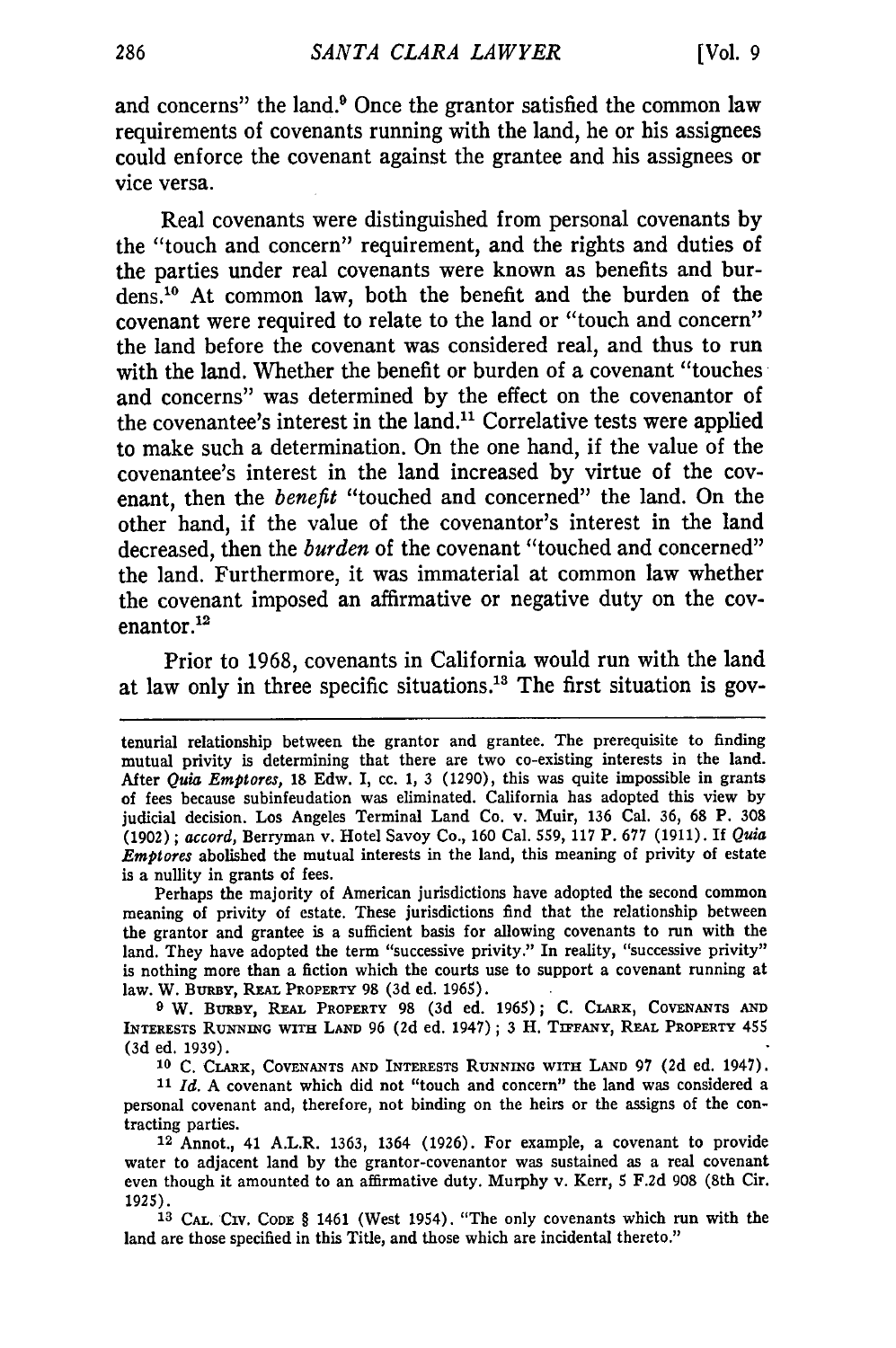erned by section 1462 of the Civil Code<sup>14</sup> which provides that every covenant will run with the land, both as to the benefit and burden, if the covenant is for the direct benefit of the property conveyed.<sup>15</sup> If, however, the covenant restricts rather than benefits the use of the land conveyed, then it will not run.<sup>16</sup> Thus, the California rule held that the burden of a covenant will not run unless it is made for the direct benefit of the land. For example, in *Carlson v. Lindauer,17* the owner of the surface rights of a parcel of property agreed to a covenant proposed **by** Union Oil, the owner of the oil rights under the same parcel. The agreement provided: that Union search for oil; that after five years, if no oil was found, Union would quitclaim the oil rights to the owner of the surface rights; and, that if oil was found, the owner would be entitled to royalties and surface damages.18 The court held that the royalties themselves were incorporeal property rights, within the meaning of the word "property" in section 1462, and that the covenant to quit-claim oil rights was a direct benefit to the royalty interest conveyed.<sup>19</sup> Therefore, the covenant to quit-claim was a covenant running at law within the requirements of section 1462 of the Civil Code.<sup>20</sup>

The second instance in which covenants were held to run at law was determined **by** applying the requirements of section 1468 of the Civil Code. Prior to **1968,** section 146821 allowed one landowner to covenant with another to do or refrain from doing some act which "is expressed to be for the benefit of the land of the covenantee." In the landmark case of *Marra v. Aetna Construction*

<sup>&</sup>lt;sup>14</sup> CAL. CIV. CODE § 1462 (West 1954). "Every covenant contained in a grant of an estate in real property, which is made for the direct benefit of the property, or some part of it then in existence, runs with the land."

**<sup>15</sup>**There was room for speculation as to whether the burden imposed upon the land retained **by** the grantor would bind his successors in interest even where the covenant confers a direct benefit on the property conveyed. This question, although never resolved **by** the California courts, has become moot with the amendment of ;ection 1468 of the 'Civil Code. **CAL.** CIV. **CODE §** 1468 (West Supp. **1968). <sup>16</sup>**Los Angeles Terminal Land Co. v. Muir, **136** Cal. **36, 68** P. **308 (1902);**

*iccord,* Long v. Cramer Meat **&** Packing Co., 155 Cal. 402, **101** P. **297 (1909) ;** Marra **.** Aetna Constr. Co., **15** Cal. **2d 375, 101 P.2d** 490 (1940).

**<sup>17 119</sup>** Cal. **App. 2d 292, 259 P.2d 925 (1953).**

**<sup>18</sup>***Id.* at 297-99, **259 P.2d** at **927-28.**

**<sup>19</sup>***Id.* at 304-05, **259 P.2d** at **931-32.**

**<sup>20</sup>** 2 B. **WITKIN, SUMMARY OF ICALIFORNIA LAW** 1042 (7th ed. **1960).** Although There are few cases concerning beneficial real covenants in fees, other examples are<br>  $\infty$  venants for title, to insure, and to release a mortgage. *Id*.<br>
<sup>21</sup> Ch. 450, § 1, p. 610, [1905] Cal. Stats., *as amended*, CAL.

<sup>:</sup>West Supp. **1968): "A** covenant **by** the owner of land to do or refrain from doing :iome act on his own land, which doing or refraining is expressed to be for the benefit of the land of the covenantee, and which is made **by** the covenantor expressly !or his assigns or to the assigns of the covenantee, runs with both of such parcels of land."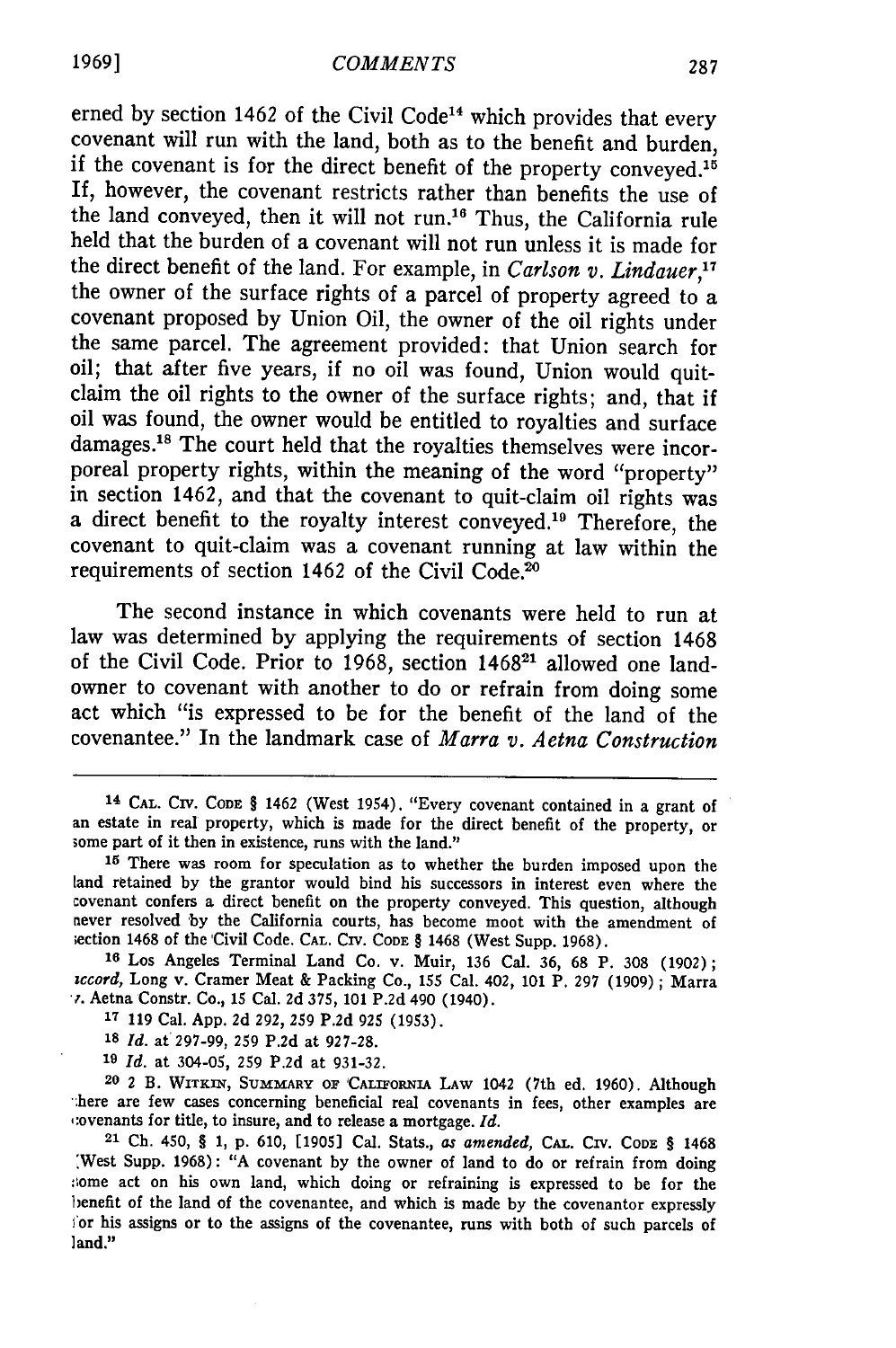*Company*, $22$  plaintiff, the grantor's assignee, argued unsuccessfully that a burden, in the form of building restrictions, could run at law under section 1468 of the Civil Code. The California Supreme Court refused to obligate the defendant-grantee and held that section 1468 applies only to covenants between present landowners, thus excluding covenants contained in a deed from a grantor to a grantee.

The third case in which covenants will run is expressed in section 1464 of the Civil Code.<sup>23</sup> This section states that a covenant will run at law if it provides for the addition of some new thing to real property, or for the benefit of some part of the property not then in existence.<sup>24</sup> In addition, a covenant contained in a grant of an estate of property must be made expressly for the assignees of the parties. In *Marin County Hospital District v. Cicurel*<sup>25</sup> the appellate court held that although a covenant for ingress and egress did confer something new on the land, the covenant failed because it did not expressly state that it was to bind the assignees of the parties.

This short summary of California law indicates that both the California Legislature and the state judiciary have been reluctant to allow covenants conferring a burden on property to run at law. The apparent motivation for the rule is that onerous covenants tend to restrain alienation and curtail the marketability of freeholds.26

California courts have refused to uphold burdensome covenants at law not only on the authority of section  $1462$ ,<sup>27</sup> but also because the courts found no privity of estate existing between grantor and grantee.<sup>28</sup> California's restrictive view of privity, in accord with

<sup>22</sup> **15** Cal. **2d** 375, **101 P.2d** 490 (1940). The case has been criticized as making an unwarranted technical distinction between covenants of owners and covenants in grants. **28 CALF.** L. **REV. 769** (1940).

**<sup>23</sup> CAL. CIV. CODE §** 1464 (West 1954): **"A** covenant for the addition of some new thing to real property, or for the direct benefit of some part of the property not then in existence or annexed thereto, when contained in a grant of an estate in such property, and made **by** the covenantor expressly for his assigns or to the assigns of the covenantee, runs with land so far only as assigns thus mentioned are concerned."

<sup>24</sup> This is nothing more than a codification of the common law rule of *Spencer's* Case. 2 B. WITKIN, SUMMARY OF CALIFORNIA LAW 1040 (7th ed. 1960). If that which the covenant concerns is not in existence in the estate then the covenant must expressly bind the assignees.

**<sup>25</sup>** 154 Cal. App. **2d** 294, 301, **316 P.2d 32, 37** (1957).

**<sup>26 28</sup>** CALIF. L. REV. 769 (1940).

**<sup>27</sup>** Los Angeles Terminal Land Co. v. Muir, **136** Cal. 36, 68 P. **308 (1902);** accord, Berryman v. Hotel Savoy Co., **160** Cal. **559, 117** P. **677** (1911). *See* discussion note **8** *supra.*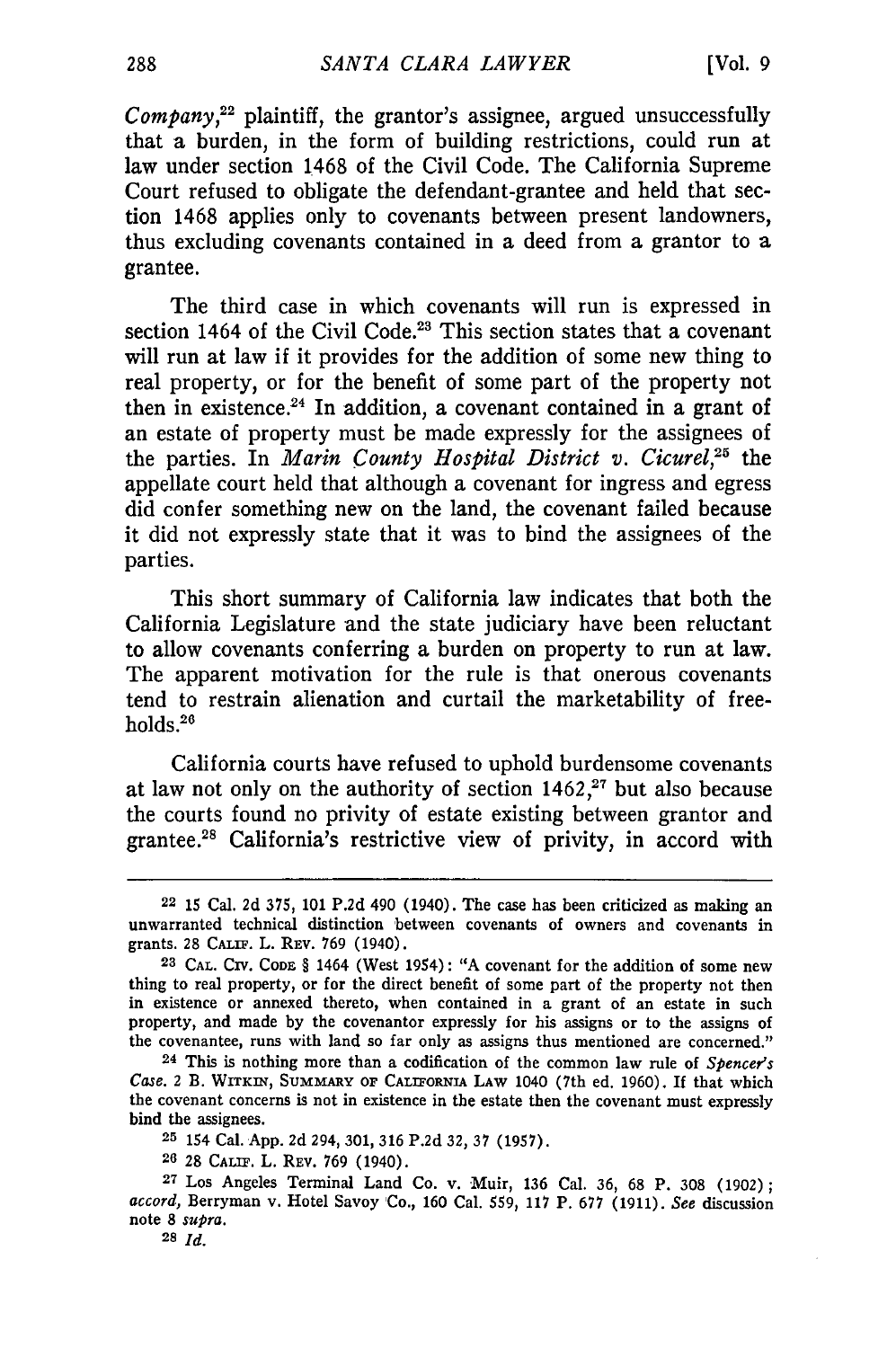England and a few American jurisdictions, is based on the reasoning that since the statute *Quia Emptores"9* eliminated subinfeudation, privity of estate no longer exists between a grantor and grantee of a fee.<sup>30</sup> Elimination of privity precluded the running of burdens in all situations except for those specifically provided for in the California statutes.

When a covenant imposing a burden on the land conveyed cannot be upheld at law, the California courts will often uphold it on equitable principles.<sup>31</sup> Such covenants are often referred to as equitable servitudes or restrictive covenants. The doctrine originated in an English case, *Tulk v. Moxhay*,<sup>32</sup> where the grantee took the land with notice of certain burdensome covenants imposed upon the land. The court reasoned that since the grantee may have received the land at a reduced price, his breach of the covenant amounted to an unjust enrichment. Since there was no adequate remedy at law, equity stepped in to enforce the covenant. Today, equitable servitudes or restrictive covenants have a tremendous practical utility and are widely used in California.<sup>33</sup>

### CIVIL CODE SECTION 1468

Prior to 1968, section 1468 provided that burdensome covenants could run at law only if created by existing owners of property.<sup>34</sup> In *Marra v. Aetna Construction Company, <sup>5</sup>*the Supreme Court of California refused to allow an onerous covenant to run with the land in the grantor-grantee situation. In interpreting section 1468 the court stated:

But it is apparent that this section of the code applies only to covenants entered into between owners of property. Covenants, like the present one, contained in a grant in fee of real property, are governed solely **by** section 1462 of the Civil Code **.... 36**

The statute and the California courts have further required that covenants between owners of property should expressly state that

**1969]**

**<sup>29 18</sup>** Edw. I, cc. 1, **3** (1290).

**<sup>80</sup>** *See* discussion note **8** *supra.*

**<sup>31</sup>** Werner v. Graham, **181** Cal. 174, **183** P. 945 (1919); *see* Robertson v. Nichols, 92 'Cal. App. 2d 201, **206** P.2d **898** (1949); Miles v. Clark, 44 Cal. App. 539, **187** P. **167** (1919).

**<sup>82</sup>** 2 Phillips 774, 41 Eng. Rep. 1143 **(1848).**

**<sup>33</sup>**Equitable servitudes are a valuable tool in regulation of tract developments. MacEllven, *Land Use Control Through Covenants,* **13** HAsmxos L.J. **310** (1962).

<sup>34</sup> **Ch.** 450, § **1, p. 610, [1905]** Cal. Stats., *as amended,* 'CAL. CiV. **CODE** § 1468 (West Supp. 1968).

**<sup>35 15</sup>** Cal. **2d** 375, 101 **P.2d** 490 (1940).

**<sup>86</sup>** *Id.* at 377, 101 **P.2d** at 492.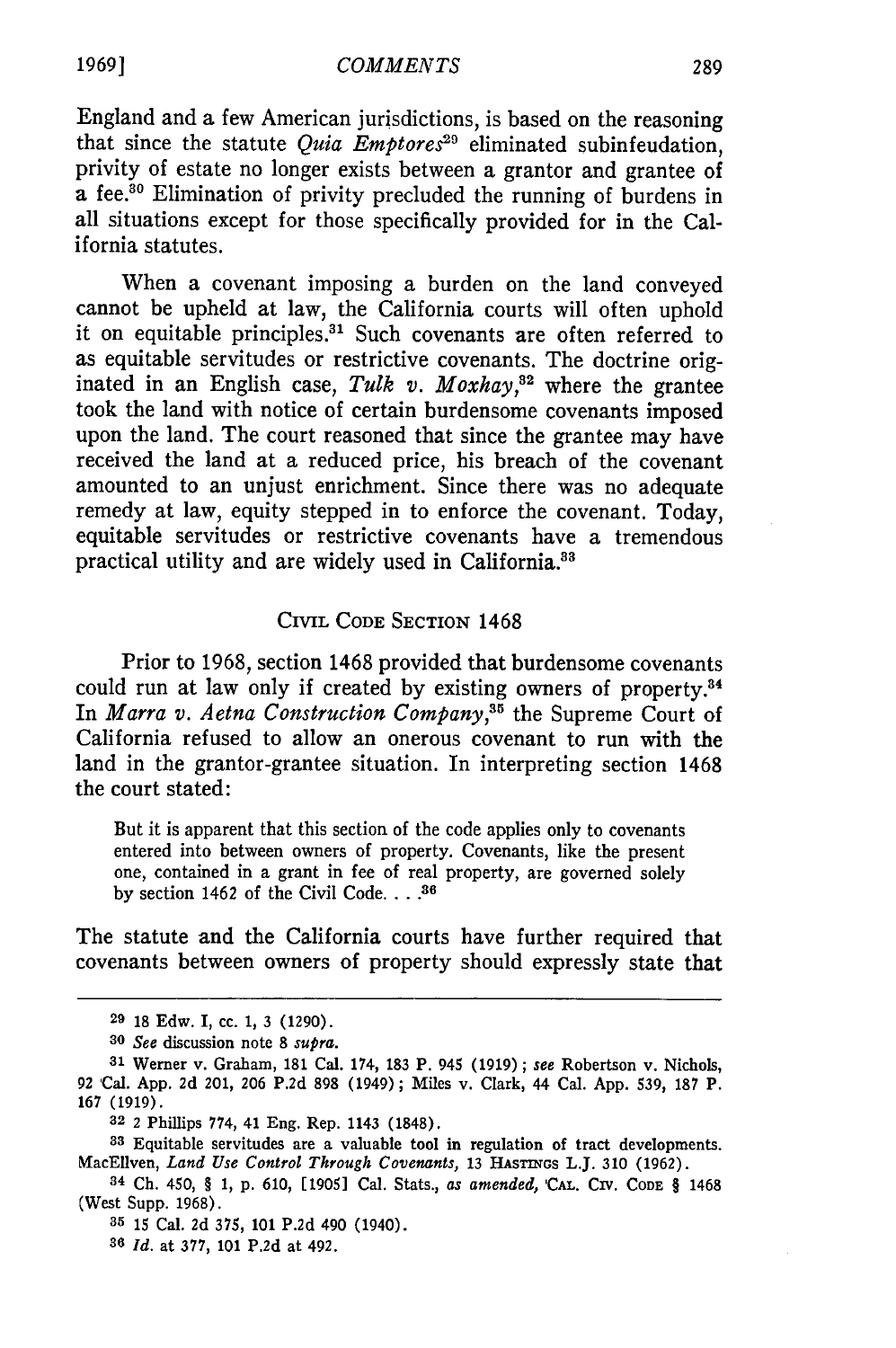they exist for the benefit of the land of the covenantee. $37$  Additionally, the statute required that the covenant be expressly for the assignees of the covenantee and covenantor.<sup>38</sup> The effect of the *Marra* case was to make it impossible for the burden of a covenant contained in a grant of a fee to run with the land at law.<sup>34</sup>

Some twenty-eight years after *Marra* the legislature responded. Encouraged by land and title associations, $40$  it adopted Assembly Bill 1054,<sup>41</sup> proposed by Assemblyman Harvey Johnson, as an amendment to section 1468 of the Civil Code. The interest of the land and title associations was similar to the concern generated prior to the passage of the original Civil Code sections 1469 and 1470.42 Prior to 1953 there was some confusion as to whether a burden would run in a lease situation where a developer of a commercial shopping center had covenanted to do or refrain from doing some act on property other than the leased premises.<sup>43</sup> Covenants posing problems were those in which the owner of the shopping center would promise not to lease to a competitor of the lessee, to pay taxes on the common parking lot, or undertake other affirmative or negative duties.<sup>44</sup> To clarify this uncertainty sections 1469 and 1470 were passed.

Section 1469 binds the lessor and his assignees to any *affirmative* covenants which the lessor may provide for in the lease.<sup>45</sup> Section 1470 binds a lessor to his *negative* covenants.<sup>46</sup> Note that under

**39** Letter from David E. MacEllven, Vice President and Counsel of Western Title Insurance Company to Carl E. Weidman, Executive Vice President of the California Land Title Co., March **8, 1968,** copy on file in the office of the *Santa Clara Lawyer.* **<sup>40</sup>***Id.*

**41** A.B. 1054, 1968 'Cal. Stats. Reg. Sess. 1 (1968).

**42 Ch.** 652, § 1, p. 1903, [1953] Cal. Stats., *as amended,* **CAL.** CIv. **CODE** § 1469 (West Supp. 1968); **Ch.** 652, § 2, p. 1904 [1953] Cal. Stats., *as amended,* CAL. Civ. **CODE** § 1470 (West Supp. 1968).

**43 CALIFORNIA CONTINUING EDUCATION OF THE** BAR, **CALIFORNIA LAND** SECURITY **AND DVELOPMENT,** 871 (1960). *See also* 2 B. **WiTxiN, SUMMARY OF** CALIFORNIA **LAW** 1042 (7.th ed. 1960). "Although privity is present **in an** estate **for** years . . .the California cases generally treat *leases* 'as grants of an estate,' thus making **CC.** 1462 and 1463 applicable to covenants in leases."

4 *Cf.* Bialkin and Bohannon, *Covenants Not to Establish a Competing Business -Does the Benefit Pass?,* 41 VA. L. **REV. 675** (1955). The authors discuss the issue whether courts will enforce the benefit of a covenant not to compete in an action **by** the assignee of the covenantee. The authors point out that there is little consistency in this area of the law.

**45 CAL. CIV. CODE** § 1469 (West Supp. 1968). "Each covenant made **by** the lessor in a lease of real property to do any act or acts on other real property which is owned **by** the lessor **....** " **46 CAL. CIv. CODE** § 1470 (West Supp. **1968).** "Each covenant made **by** the lessor

<sup>&#</sup>x27;37 Moe v. Gier, 116 Cal. **App.** 403, 410-11, 2 P.2d **852,** 855 (1931); accord, Barbieri v. Ongaro, **208** Cal. App. **2d** 753, 756, 25 Cal. Rptr. 471, 473 (1962).

**<sup>38</sup>Ch.** 450, § 1, p. 610, [1905] Cal. Stats., *as amended,* **'CAL.** CIV. **CODE** § 1468 (West Supp. 1968).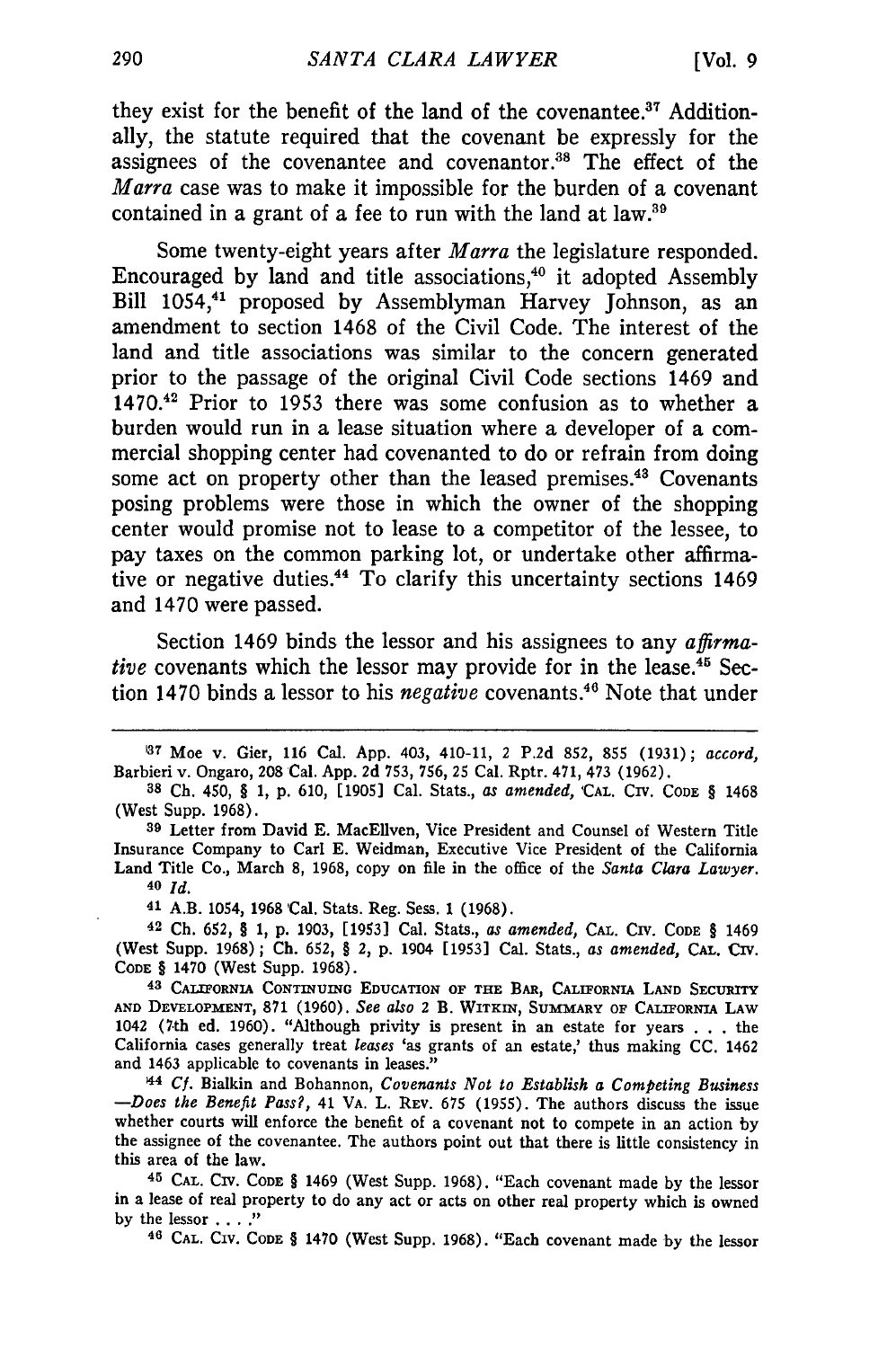#### 1969] *COMMENTS*

both sections the lessor is bound to covenants pertaining to his contiguous land not demised under a lease. Practically, this meant that a lessee could now rely on the courts to enforce a covenant not to lease contiguous property to a competitor no matter how many times ownership of the fee changed hands.

Many current shopping center land transactions are effectuated by conveyances of a fee rather than leases. Consequently, purchasers desired the same statutory protection available to lessees. With this in mind, the land title associations pressed for legislative action to obtain the benefits of sections 1469 and 1470 for grantees.<sup>47</sup> As a result, section 1468 was amended to provide for the running of covenants of the grantor; specifically, covenants to do or refrain from doing some act on the grantor's land. The amended language of section 1468 was adopted almost entirely from sections 1469 and 1470 and explicitly states that each covenant of the grantor with the grantee of the land conveyed runs with the land.48 Further, the amended section now provides that such covenant binds the grantor and his assignees to both the affirmative and negative burdens stipulated in the covenant. Because a grantor's covenant will now run

(a) The land of the covenantor which is to be affected by such covenants, and the land of covenantee to be benefited, are particularly described in the instrument containing such covenants;

**(b)** Such successive owners of the land are in instrument expressed to be bound thereby for the benefit of the land owned by or granted to the covenantee;

(c) Each such act relates to the use, repair, maintenance or improvement of, or payment of taxes and assessments on, such land or some part thereof;

**(d)** The instrument containing such covenants is recorded in the office of the recorder of each county in which such land or some part thereof is situate.

Where several persons are subject to the burden of any such covenant, it shall be apportioned among them pursuant to Section 1467, except that where only a portion of such land is so affected thereby, such apportionment shall be only among the several owners of such portions. This section shall apply to the mortgagee, trustee, or beneficiary of a mortgage or deed of trust upon such land or any part thereof while but only while he, in such capacity, is in possession thereof.

in a lease of real property not to use or permit to be used contrary to the terms of such lease any other real property which is owned by the lessor **....** "

**<sup>47 &#</sup>x27;CALIFORNIA CONTINUING EDUCATION** OF **THE** BAR, **REVIEW** OF **SELECTED** 1968 **CODE** LEGISLATION 34 **(1968).**

<sup>48</sup> **CAL.** CIV. **CODE** § 1468 (West Supp. 1968) now provides: "Each covenant, made by an owner of land with the owner of other land or made by a grantor of land with the grantee of land conveyed, to do or refrain from doing some act on his own land, which doing or refraining is expressed to be for the benefit of the land of the covenantee, runs with both the land owned by the covenantor and the land owned by or granted to the covenantee and shall, except as provided by section 1466, or as specifically provided in the instrument creating such covenant, and notwithstanding the provisions of section 1465, benefit or be binding upon each successive owner, during his ownership, of any portion of such land affected thereby and upon each person having any interest therein derived through any owner thereof where all of the following requirements are met: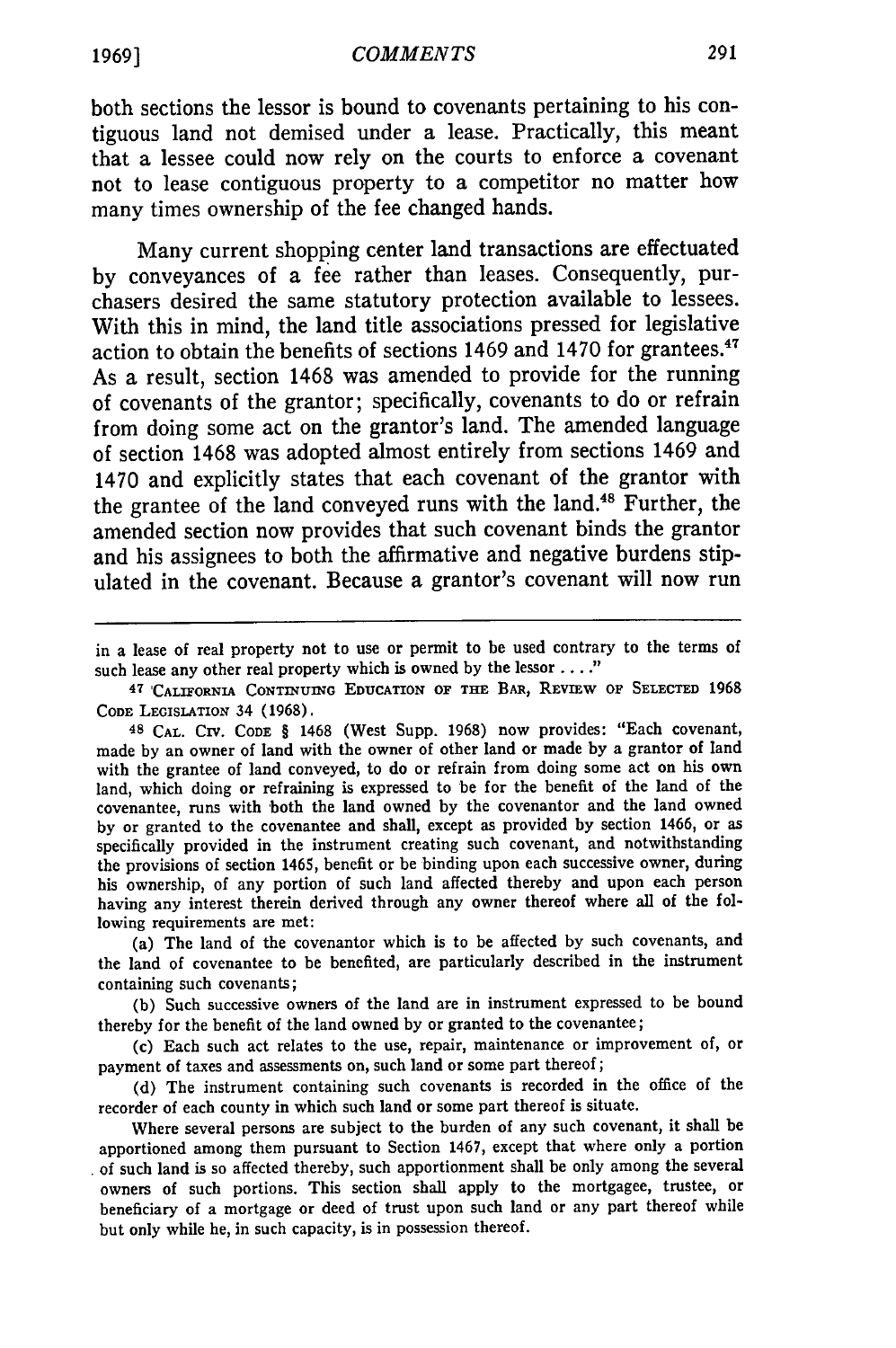with the land, the ruling in the *Marra* case is at least *partially* nullified.<sup>49</sup>

Along with the above major provisions, section 1468 has numerous specific requirements which must be met before a convenant will be enforced. The covenant must be made explicitly for the benefit of the land of the covenantee. $50$  Both the property of the covenantor and that of the covenantee must be specifically described in the instrument.<sup>51</sup> Successive owners of the land burdened must be expressly bound by the covenant.<sup>52</sup> Duties prescribed in the covenant must relate to the land or some part of it.<sup>53</sup> The instrument, a deed in the grantor-grantee situation, or memorandum in the owner-toowner transaction, must be recorded in the county in which the land is located.<sup>54</sup> Also, section 1468 is expressly limited by sections  $1466^{55}$ and 1467<sup>56</sup> of the Civil Code. The former provides that a subsequent purchaser is not liable for a previous owner's breach of covenant. The amended statute also makes specific reference to section 1467 of the Civil Code which provides that where several persons are subject to the burden or entitled to the benefit of a covenant it must be apportioned among them according to the value of the property or the quantum of their interest.

However, section 1465 of the Civil Code,<sup>57</sup> which provides that an assignee of the covenantor cannot be bound by a covenant unless he acquires the covenantor's entire interest in the property, is expressly made inapplicable to section 1468.58 Thus, it appears that an assignee of a covenantor may be bound by a covenant which meets

50 **CAL.** CIV. **'ConE** § 1468 (West Supp. 1968).

- **52** Id. § 1468(b).
- **53** Id. *§* 1468(c).
- **54** *Id. §* 1468(d).

**56** CAL. **CIV. CODE** § 1467 (West 1954). "Where several persons, holding by several titles, are subject to the burden or entitled to the benefit of a covenant running with the land, it must be apportioned among them according to the value of the property subject to it held by them respectively, if such value can be ascertained, and if not, then according to their respective interests in point of quantity."

**<sup>57</sup>**CAL. CIV. **CODE** § 1465 (West 1954). "A covenant running with the land binds those only who acquire the whole estate of the covenantor in some part of the property."

**58** CAL. CIv. **CODE** § 1468 (West Supp. 1968).

<sup>49</sup> Marra v. Aetna Constr. Co., 15 Cal. 2d 375, 101 P.2d 490 (1940) is only partially nullified in that the court interpreted section 1468 as not applying to the running of covenants in grants. The present amendment allows only covenants of grantors to run whether they are burdensome or beneficial. The amendment makes no mention of the onerous covenants of the grantee. *Marra* dealt with a burdensome covenant of the grantee.

**<sup>51</sup>**Id. § 1468(a).

**<sup>55</sup> CAL. CIV. 'CoDE** § 1466 (West 1954). "No one, merely by reason of having acquired an estate subject to a covenant running with the land, is liable for a breach of the covenant before he acquired the estate, or after he has parted with it or ceased to enjoy its benefits."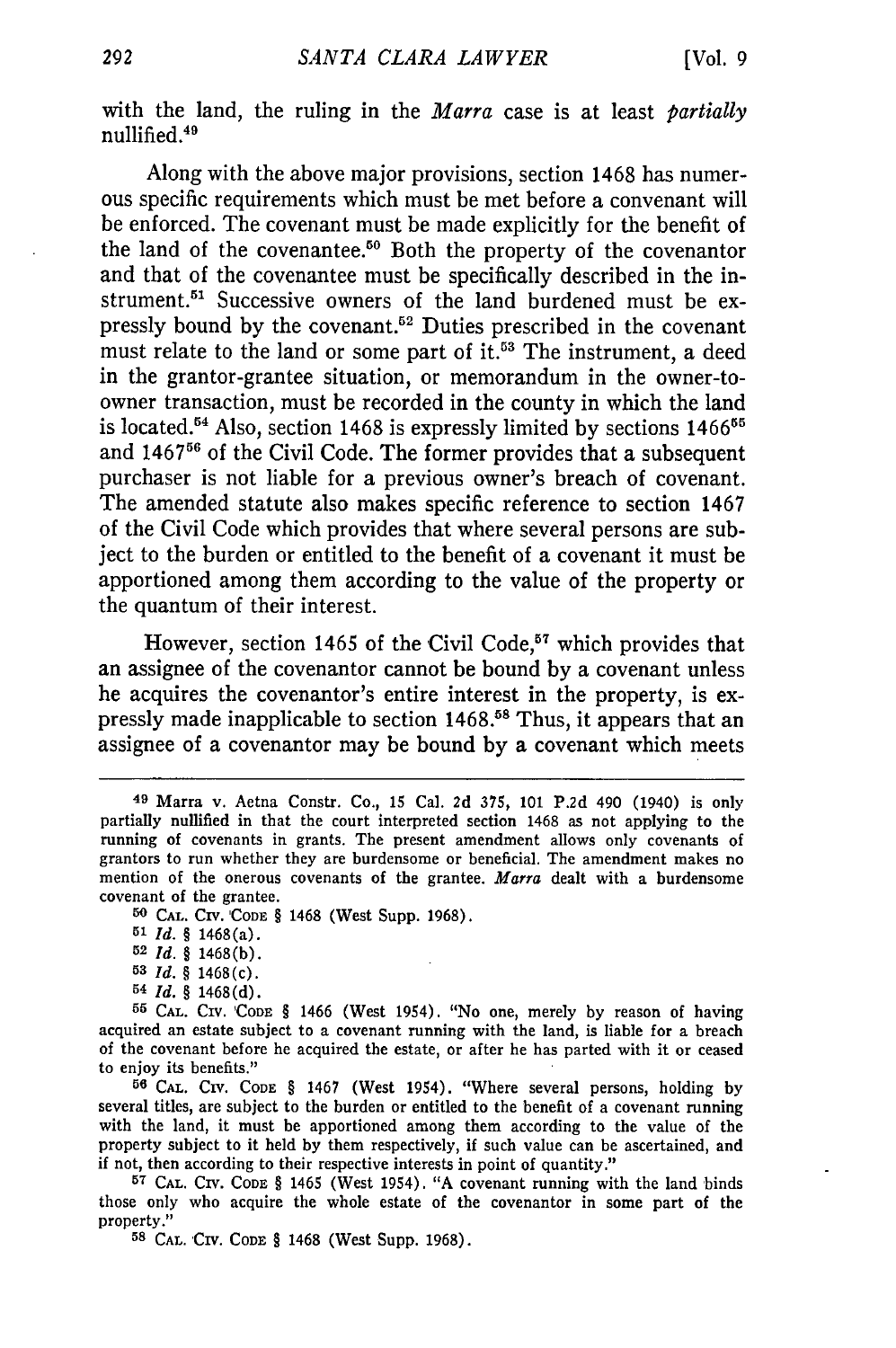the requirements of section 1468 even though he has not acquired the covenantor's entire interest. This is particularly significant in the shopping center situation. Suppose, for example, a developer conveys in fee a building and lot to a purchaser who wishes to establish a restaurant in a recently constructed shopping center. The purchaser, fearing competition, requires from the grantor a covenant that he will not use the land retained to compete with the purchaser. Since 1465 is now inapplicable, a lessee of land, acquiring less than a fee from the grantor would be bound by the covenant not to compete. The lessee could not establish a restaurant in competition with the previous purchaser without breaching the covenant.

Finally, section 1468 binds mortgagees, trustees, and beneficiaries of mortgages, but only while acting in their respective capacities, and only while in possession of the land. They must take actual possession of the land to become personally liable for the breach of a covenant.<sup>59</sup>

# THE LAW AFTER THE AMENDMENT To SECTION 1468

As previously mentioned, several commentators have clearly defined the common law requirements for a covenant running with the land.<sup>60</sup> The first requirement is that the covenant be proper as to form.61 Although the rule in early common law jurisdictions required the covenant to be in a sealed instrument, modern practice in most jurisdictions merely requires satisfaction of the statute of frauds, although some jurisdictions require covenants to be contained in the grant. But California, through section 1468 of the Civil Code, requires that the written instrument must be recorded. It appears that a mere memorandum will satisfy the requirements of 1468 if it is recorded in the county in which the property is located. $62$ 

At common law, the second requirement is that the parties must intend that the covenant run with the land.63 Section 1468 prior to the 1968 amendment, required an express manifestation of intent by the provision "expressly for his assigns or to the assigns of the

**<sup>59</sup>** *Id.*

**<sup>60</sup> W.** BURBY, REAL PROPERTY 97-98 (3d ed. 1965); C. CLARK, COVENANTS **AND** INTERESTS RUNNING **WITH LAND** 94 **(2d** ed. 1947); 3 H. TIFFANY, **REAL** PROPERTY 441-70 (3d ed. 1939).

**<sup>61</sup>** C. CLARK, **COVENANTS AND** INTERESTS RUNNING WITH **LAND** 94 (2d ed. 1947).

**<sup>62</sup> CAL.** CIV. **'CODE** § 1468 (West Supp. 1968). **A** memorandum of the covenant would suffice since there is no express requirement in section 1468 for a sealed instrument. The section merely requires that the covenant be recorded in the county in which the land is located.

**<sup>63</sup> C.** CLARK, **COVENANTS AND** INTEREST **RUNNING** WITH **LAND** 94 **(2d** ed. 1947). Clark maintains that manifestation of intent need not be expressed in any precise form.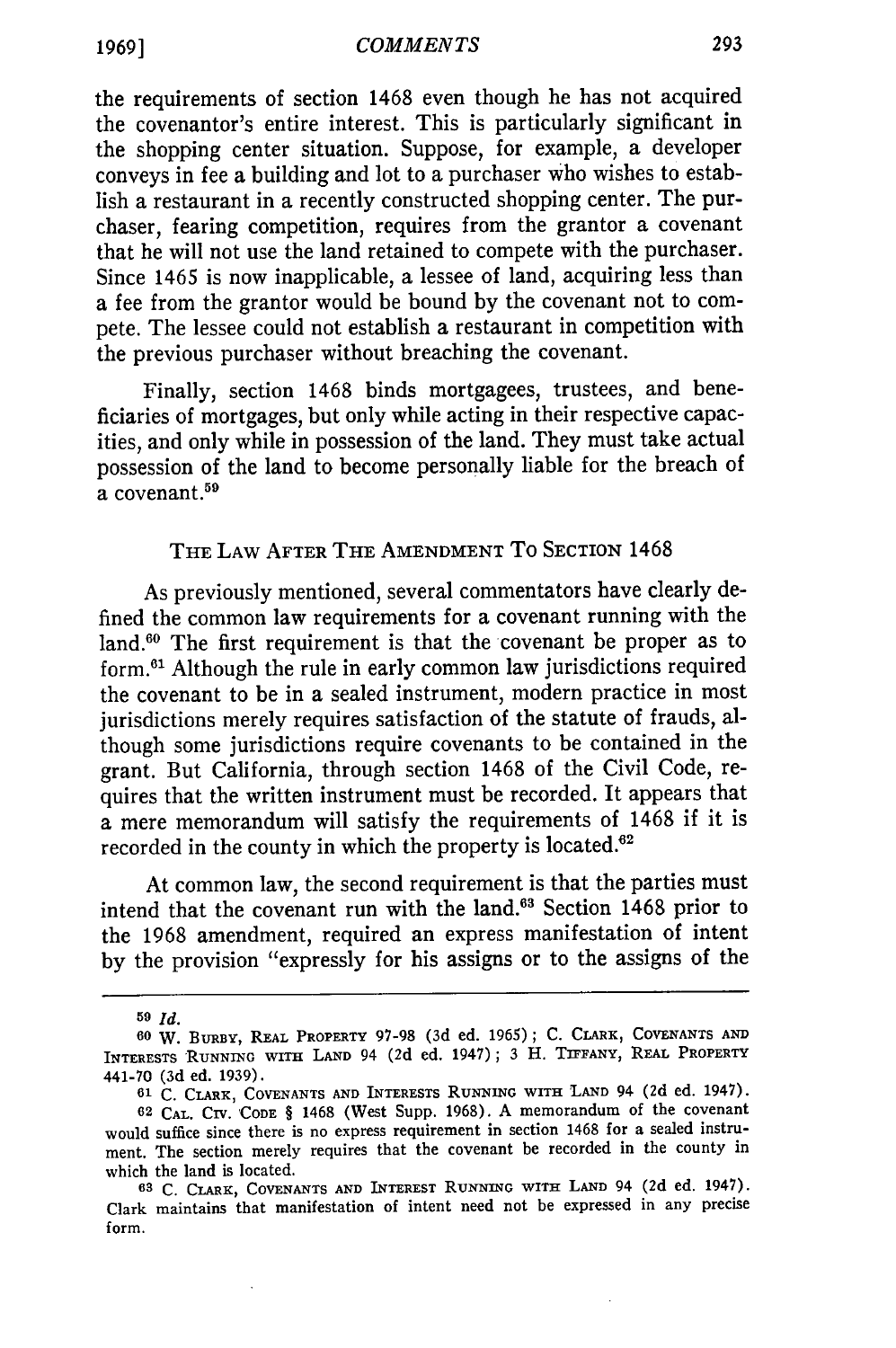covenantee."64 The 1968 amendment deleted this clause but retained the requirement by incorporating it in other terms. Sub-section (b) requires that "successive owners of the land are in such instrument expressed to be bound." $65$  When the covenantor says that his successors shall be bound, he is, therefore, manifesting his intention to create a real covenant and not merely a personal covenant. The third pre-requisite in common law jurisdictions is "privity of estate" between grantor and grantee.<sup>66</sup> "Privity" is a policy restriction on the perpetuation of obligations in that it limits the enforcement of burdensome covenants to persons who have a "successive" interest in the land or to persons who have a "mutual" interest in the land. $67$ California took the latter restricted view of privity but concluded that because of the elimination of subinfeudation, the mutual or tenurial interest of the grantor and grantee in the land has been abolished and only those covenants provided for by statute can run with the land.68 The vagueness and confusion that has developed over the terms "privity," "successive," and "mutual" in other jurisdictions does not exist in California since the legislature has declared which covenants will bind the assignees of the covenanting parties. The statutes have thus set the policy limits of covenants running with the land. By virtue of the 1968 amendment to section 1468, the legislature has advanced beyond pre-existing policy limits by allowing the burdensome real covenants of the grantor to bind his successors in interest.69

Finally, the common law required that the covenant must "touch and concern" the land.70 If the covenant can be considered as intimately bound up in the land then it is said to "touch and concern."<sup>71</sup> Section 1468 embodies the common law requirements by specifically stating that a covenant must relate "to the use, repair, maintenance or improvement of" the land.<sup>72</sup>

The new Amendment coincides with the common law in other respects. At common law, both negative and affirmative covenants would run with the land at law.<sup>73</sup> Section 1468 states that a grantor

**69 'CAL.** CrV. **CODE** § 1468 (West Supp. **1968).**

**70** C. CLARK, **COVENANTS AND INTERESTS RUNNING WITH LAND 96 (2d** ed. 1947). **<sup>71</sup>***Id.* at 99.

**72 'CAL.** Crv. **CODE** § 1468(c) (West Supp. 1968).

**73** Annot., 41 A.L.R. 1363, 1364 (1926). California courts would reach the same

<sup>64</sup> Ch. 450, § **1,** p. 610, [1905] Cal. Stats., *as amended,* **CAL.** CIV. **CODE** § 1468 (West Supp. **1968).**

**<sup>&#</sup>x27;65 CAL.** Crv. **CODE** § **1468(b)** (West Supp. **1968).**

**<sup>66</sup>** C. **CLARK, COVENANTS AND INTERESTS RUNNING WITH LAND 111, 119 (2d** ed. 1947).

**<sup>67</sup>** *See* note **8** *supra.*

**<sup>68</sup>***Id.* This of course does not eliminate the mutuality of interest between landlord and tenant, or between the owner of a fee and an easement holder.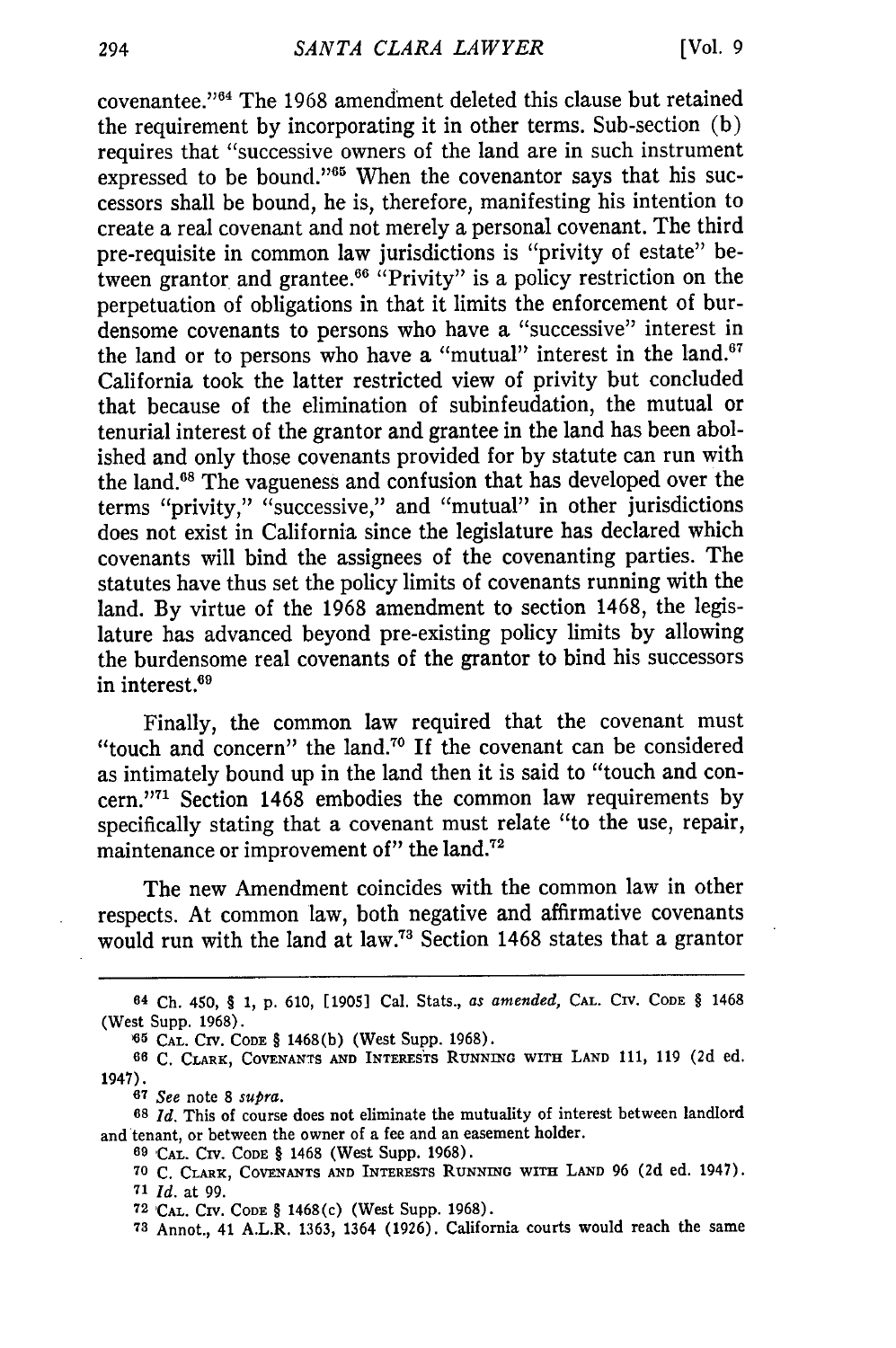may covenant "to do or refrain from doing" some act on his land.<sup>74</sup> Thus, California is in line with common law states providing that a covenant imposing both affirmative as well as negative burdens on the covenantor will run with the land. Another important parallel to the law in other jurisdictions found in section 1468 is that the covenantor will be liable only when the breach of his covenant occurs during his ownership.<sup>75</sup> Similarly, the case law in other jurisdictions provides that a covenantor is not liable for breaches of the covenant after he has parted with title to the property.<sup>76</sup>

Common law jurisdictions distinguish between the burdensome covenants of the grantor and the grantee.<sup>77</sup> In either case, if the covenants meet the traditional requirements they will run at law. The California Legislature, however, for no apparent reason, has restricted the running of covenants to those of the grantor. Section 1468 provides: "Each covenant made by ... a grantor **...** expressed to be for the benefit of the land of the covenantee runs with the land owned by the covenantor and the land owned by or granted to the covenantee."<sup>78</sup>

Where a stranger to the land, one not in privity of estate, covenants to impose a benefit on the convenantee's land, the common law authorities are divided as to whether such a covenant will run with the land benefited.<sup>79</sup> Minnesota has taken the view that the assignees of the covenant can enforce the benefit against the covenantor.<sup>80</sup> Other jurisdictions, however, refuse to allow the benefit to run because they find no privity of estate between the covenantor and covenantee.<sup>81</sup> But in no case will the burden run with the land of the covenantor.82 California, by virtue of section 1468, has taken a unique position, allowing both burdens and benefits of covenants between owners of land to run at law. But at the same time the legislature has retained an anomaly by allowing covenants of both

**<sup>75</sup>***Id.*

- 
- 
- **<sup>79</sup>**3 H. *TnEyAY,* **REAL PROPERTY** 444 (3d ed. 1939). **<sup>80</sup>**Shaber v. St. Paul Water Co., 30 Minn. **179,** 14 N.W. 874 (1883); **see** Lingle Water Users Ass'n v. Occidental Building & Loan Ass'n, 43 Wyo. 41, 297 P. 385 (1931) (by implication).
- **<sup>81</sup>**Lyon v. Parker, 45 Me. 474 (1858); Mygatt v. Coe, 124 N.Y. 212, 26 N.E. 611 (1891) ; Tudor v. Jaca, 178 Ore. 126, 165 P.2d **770** (1946). **<sup>82</sup>**3 H. **TiFFANY, REAL** PROPERTY 448 (3d ed. 1939).
	-

results as the federal court did in Murphy v. Kerr, 5 **F.2d 908** (8th Cir. 1925), wherein the grantor of tract A covenanted to pump water from tract B to tract A. In a suit to quiet title by a subsequent grantee of tract B the federal court held that a covenant imposing an affimative duty on the covenantor runs with the land as long as all the

requirements of a real covenant are met. **<sup>74</sup>**CAL. 'CIV. **CODE** § 1468 (West Supp. 1968).

**<sup>76</sup>**Goldberg v. Nicola, 319 Pa. 183, 178 A. 809 (1935).

**<sup>77</sup>**3 H. TnTANY, RA.L PROPERTY 443-44, 449-50 (3d ed. 1939). **78 CAL.** CIv. **CODE** § 1468 (West Supp. 1968).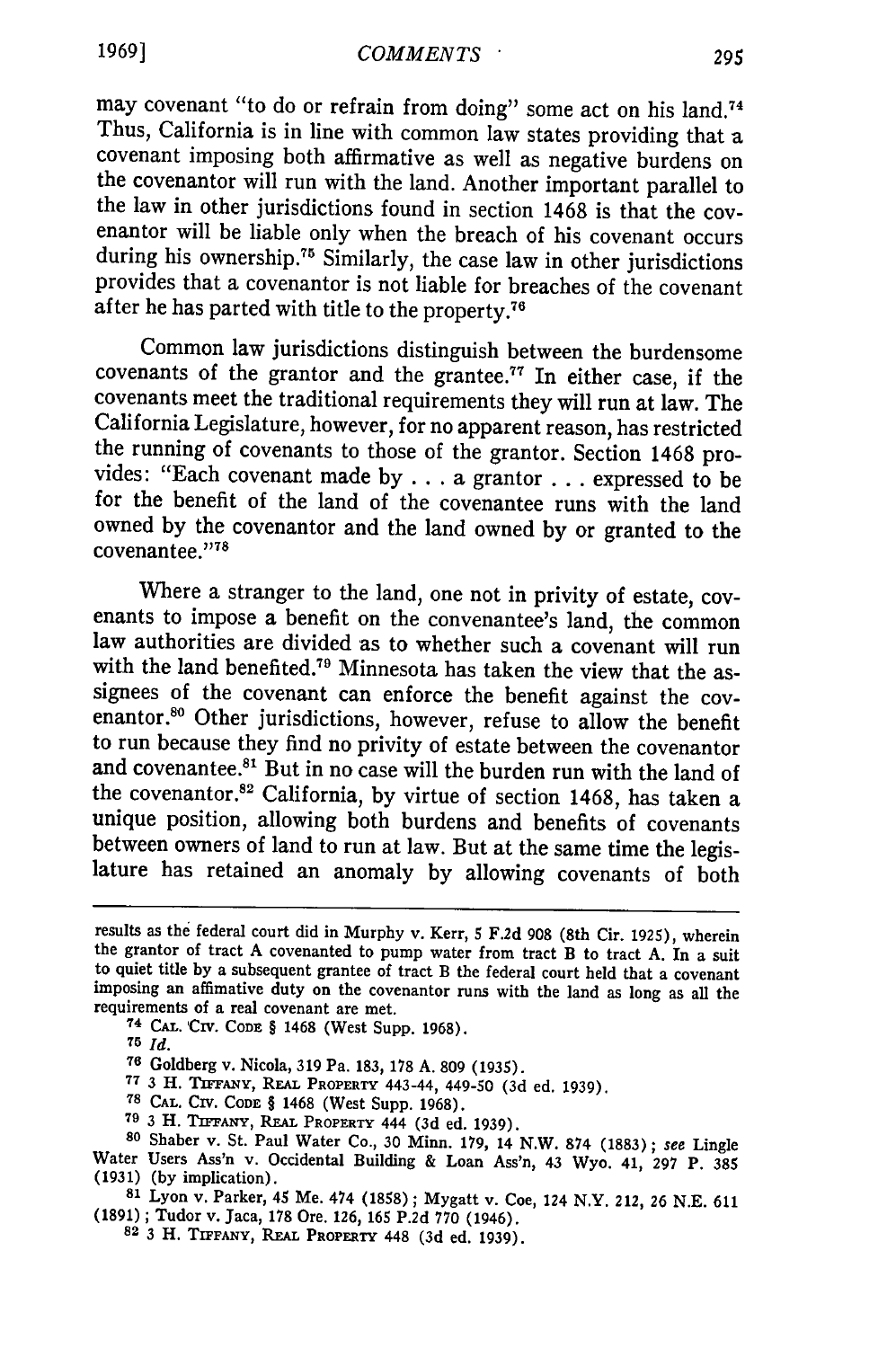grantors and owners to run while saving the grantee from the same obligation.

# **SOME** UNRESOLVED PROBLEMS

Though a strict interpretation would seemingly preclude burdens from running to grantees, the statute might be subject to liberal construction, thereby permitting such a result. For example, assume that A conveys Blackacre in fee simple absolute to B. B covenants to provide water for Whiteacre, land retained by A. B then conveys to C. C discontinues water services to Whiteacre. Can A recover damages for breach of covenant against C at law? The applicable California statutory scheme provides: That only those covenants which are specifically provided for by statute will run;<sup>83</sup> that only those covenants which are beneficial to the land conveyed run at law; **<sup>84</sup>** and, that section 1468, as amended, allows each covenant of the grantor and owner of the land to run.<sup>85</sup> In addition, case law precedents have said that there is no privity of estate in the grant of a fee. 6 In the hypothetical, C's covenant is neither beneficial to the property conveyed, nor is it a covenant of a grantor or owner of land. Furthermore, there is no privity of estate between A and C. The authority against allowing the grantee's obligation to run seems insurmountable.

As already pointed out, it appears illogical that real covenants should be enforced in every circumstance except cases in which a grantee is the covenantor. However, section 1468 may provide an escape from the apparent inconsistency. Both the former and amended versions of 1468 provide that the covenants of "owners" would run. In the *Marra* decision the supreme court construed this language as excluding burdensome covenants between grantor and grantee.87 This construction has been criticized as being too restricted and too technical.<sup>88</sup> What significant difference is there between a grantee who imposes a burden on his land and an owner who imposes a burden on his land? The only difference is academic; an instantaneous moment in time when the grantee accepts the grantor's deed and becomes legal owner of the estate. Perhaps a more liberal construction of section 1468 would solve this incongruity in the law;

**<sup>83</sup> CAL.** CIv. **CODE** § 1461 (West 1954).

**<sup>84</sup> CAL.** CIV. **CODE** § 1462 (West 1954); Los Angeles Terminal Land Co. v. Muir, **<sup>136</sup>**Cal. **36,** 41, **68** P. **308, 309 (1902).** This case determined that the property benefited had to be the property conveyed. *See also* **28 CALIF.** L. REV. **769** (1940).

**<sup>85</sup> CAL.** CIv. **CODE** § 1468 (West Supp. 1968).

**<sup>86</sup>**Los Angeles Terminal Land Co. v. Muir, **136** Cal. **36,** 68 P. **308** (1902). *See also* discussion note 8 *supra.*

**<sup>87</sup>**Marra v. Aetna Constr. Co., 15 'Cal. 2d 375, 101 P.2d 490 (1940).

**<sup>88</sup>** 28 **CALIF.** L. REV. 769 (1940).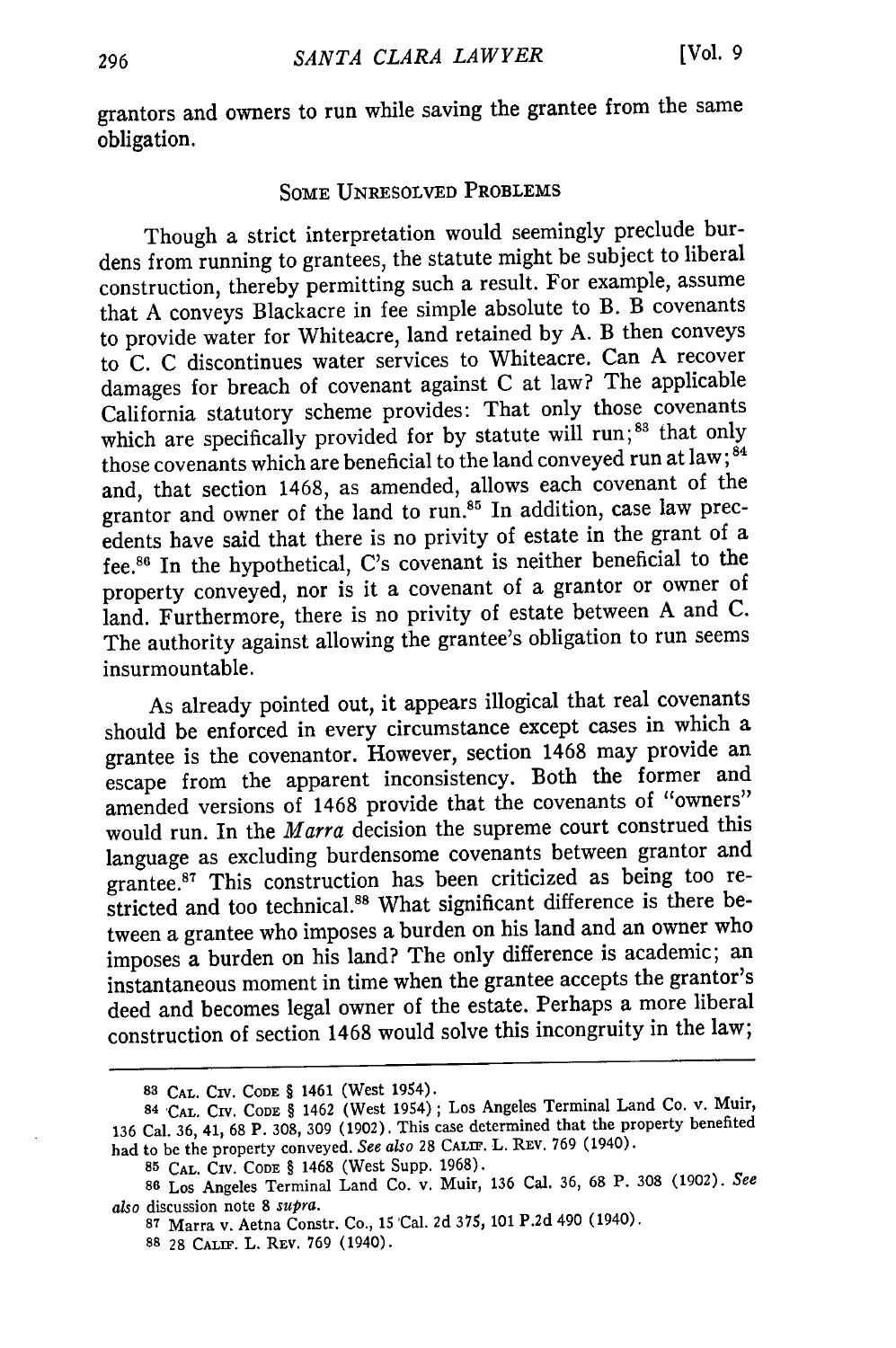on the other hand, the legislature may see fit to again amend section 1468 to include the covenants of grantees. Besides the incongruity apparent in the grantee's freedom from obligation under the present statutory scheme, the new version of 1468 may result in misinterpretation.

A noted California authority exemplifies the conflict that may occur in the interpretation of the new amendment to section 1468.89 The comment states that although the 1968 amendment to section 1468 does not expressly repeal section 1462, the distinction between burdens and benefits has been left without legal significance, and that section 1468 does not distinguish between covenants between owners of land and covenants contained in grants. Although such a result is desirable, it appears to be an improper analysis of the amendment.

Section 1468, as amended, expressly provides for the running of covenants made by an owner or a grantor. Since it expressly determines which parties' covenants will run, a strict construction of the statute will preclude the running of a grantee's burdensome covenants. Additionally, section 1468 requires that the covenant of the grantor or owner be *expressly beneficial to the land of the covenantee.*<sup>90</sup> Clearly, the legislature had section 1462 in mind in using this language, since 1462 also requires the covenant to be a direct benefit on the land conveyed.<sup>91</sup> The burden in such a case will be personal to the original grantee and could not be enforced against his subsequent assignees. Furthermore, the distinction between owners' covenants and deed covenants seems clear. Under section 1468 only grantors or owners of land may covenant to do or refrain from doing some act on their own land. As a result, covenants in grants will run with the land and be binding on the subsequent assignees of the parties to the conveyance only if they are the covenants of the grantor. Section 1468, therefore, only partially removes the distinction between covenants by owners and those contained in grants of property.

Further difficulty in applying 1468 may arise when it is considered together with the Civil Code provisions governing restraints and limitations. The broadened scope of section 1468 will probably lend itself to more frequent use, creating problems in these areas. Assume, for example, that a covenant, which is beneficial to the land conveyed, absolutely limited the grantor's power to sell his entire estate or conditioned his power to sell by requiring him to seek the

**<sup>89</sup>**CALIFORNIA CONTINUING **EDUCATION** OF **THE** BAR, REVIEW **OF SELECTED 1968 CODE** LEGISLATION 33-35 (1968).

**<sup>90</sup> CAL.** CIV. **CODE** § 1468 (West Supp. 1968).

**<sup>91</sup>** 'CAL. CIv. CODE § 1462 (West 1954).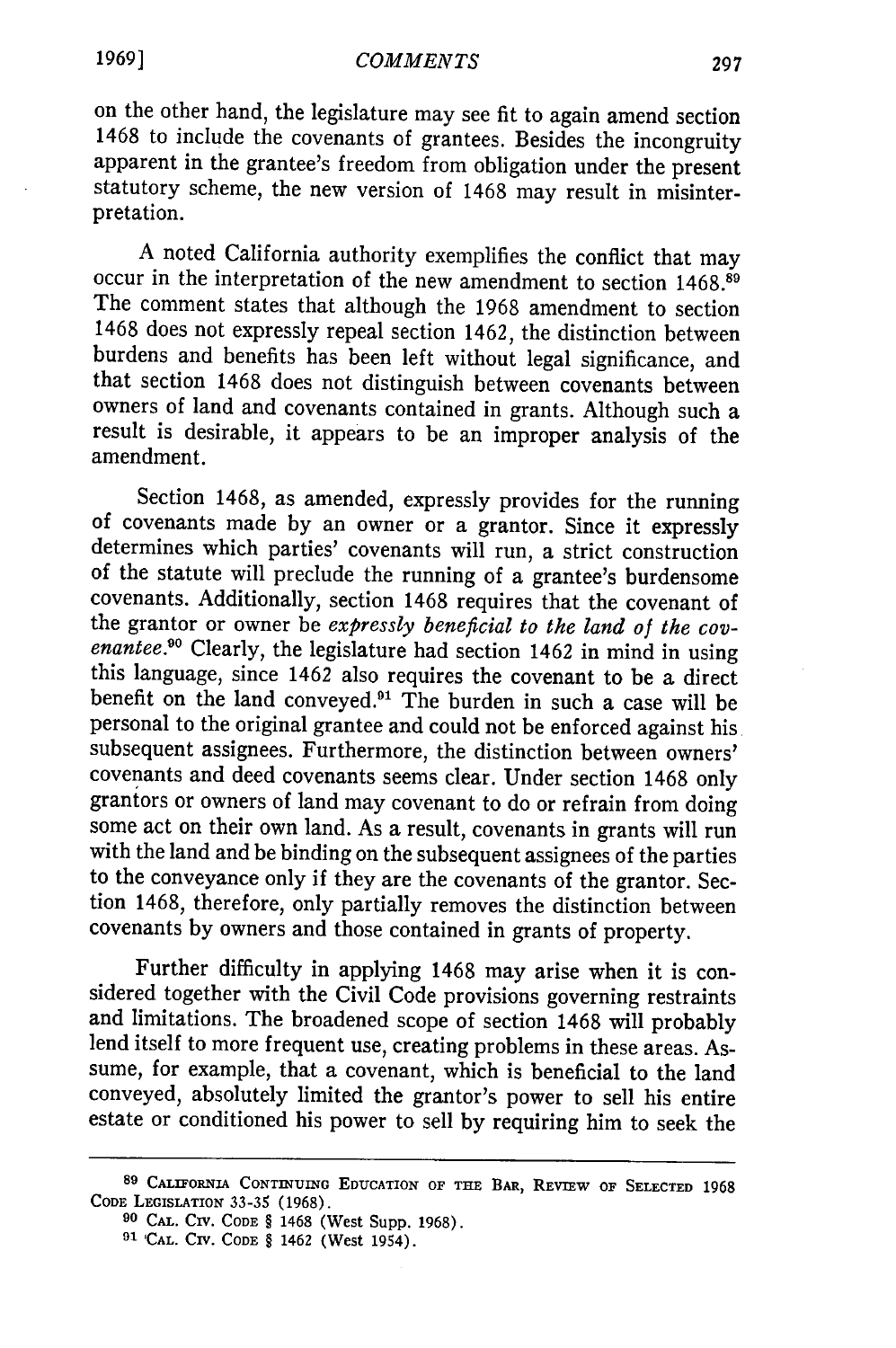permission of the covenantee before selling.92 Section 711 of the Civil Code93 provides: *"Conditions* restraining alienation, if repugnant to the interest created are void." The California Supreme Court has determined that this section applies equally to *covenants* running with the land.<sup>94</sup> The court viewed attempts to unreasonably restrain alienation in any form, whether by condition, covenant, or servitude, as producing the same result. The result in any case amounts to restricting marketability which is clearly contrary to social policy.95

Finally, the temporal durability of onerous covenants should be considered in light of the fact that other jurisdictions have statutes which either limit to a period of time covenants and conditions, in themselves unlimited as to time; **96** or which terminate all covenants and conditions unlimited as to time, or those longer that the statutory period.97 California, however, has no such provision. There are arguments grounded on equitable principles which may be utilized to render ineffective a covenant which has outlived the purpose for which it was orginally intended. These principles may be found in California cases dealing with equitable servitudes, where a distant assignee of an original party to a covenant restricting the use of certain property seeks to enjoin an assignee of the other party from violating the restrictive covenant. 98 These courts reason that the physical circumstances surrounding the restricted property have changed substantially so that the restriction reduces the marketability of the property, rendering enforcement of the covenant inequitable. Where such conditions exist, the courts in equity refuse to enforce the restrictions. Whether such an assertion can successfully be sustained where the court is faced with a covenant clearly within the purview of section 1468 has not yet been determined.

An early California appellate court made a distinction between equitable relief and the contractual obligation under a condition, and refused to allow affirmative relief quieting title free from the restrictive conditions even though there had been changes in the neighbor-

**<sup>92</sup>Cf.** Murray v. Green, 64 Cal. **363, 28** P. 118 (1883). This case held that provisions requiring consent of the grantor to convey in a grant of a fee was void as a restraint of alienation. See also Prey v. Stanley, **110** Cal. 423, 42 P. **908 (1895).**

**<sup>93</sup>** CAL. CIV. **CODE** § 711 (West 1954).

**<sup>94</sup>** Bonnell v. McLaughlin, **173** Cal. 213, 159 P. 590 (1916).

**<sup>95</sup>**See Title Guar. & Trust 'Co. v. Garrott, 42 Cal. **App.** 152, 165, **183** P. 470, 475 (1919), for a stronger statement of this view.

**<sup>96</sup>**See, e.g., **MASS. ANN.** LAWS ch. 184, § 23 (1887). This section limits conditions or restrictions, unlimited as to time, to thirty years.

**<sup>97</sup> MINN. STATS. ANN.** § 500.20 (1937). This section voids all nominal conditions and limits restrictions to 30 years.

*<sup>98</sup>*Downs v. Kroeger, 200 Cal. 743, 254 P. 1101 (1927) **;** Marra v. Aetna Constr. Co., 15 Cal. 2d 375, 101 P.2d 490 (1940).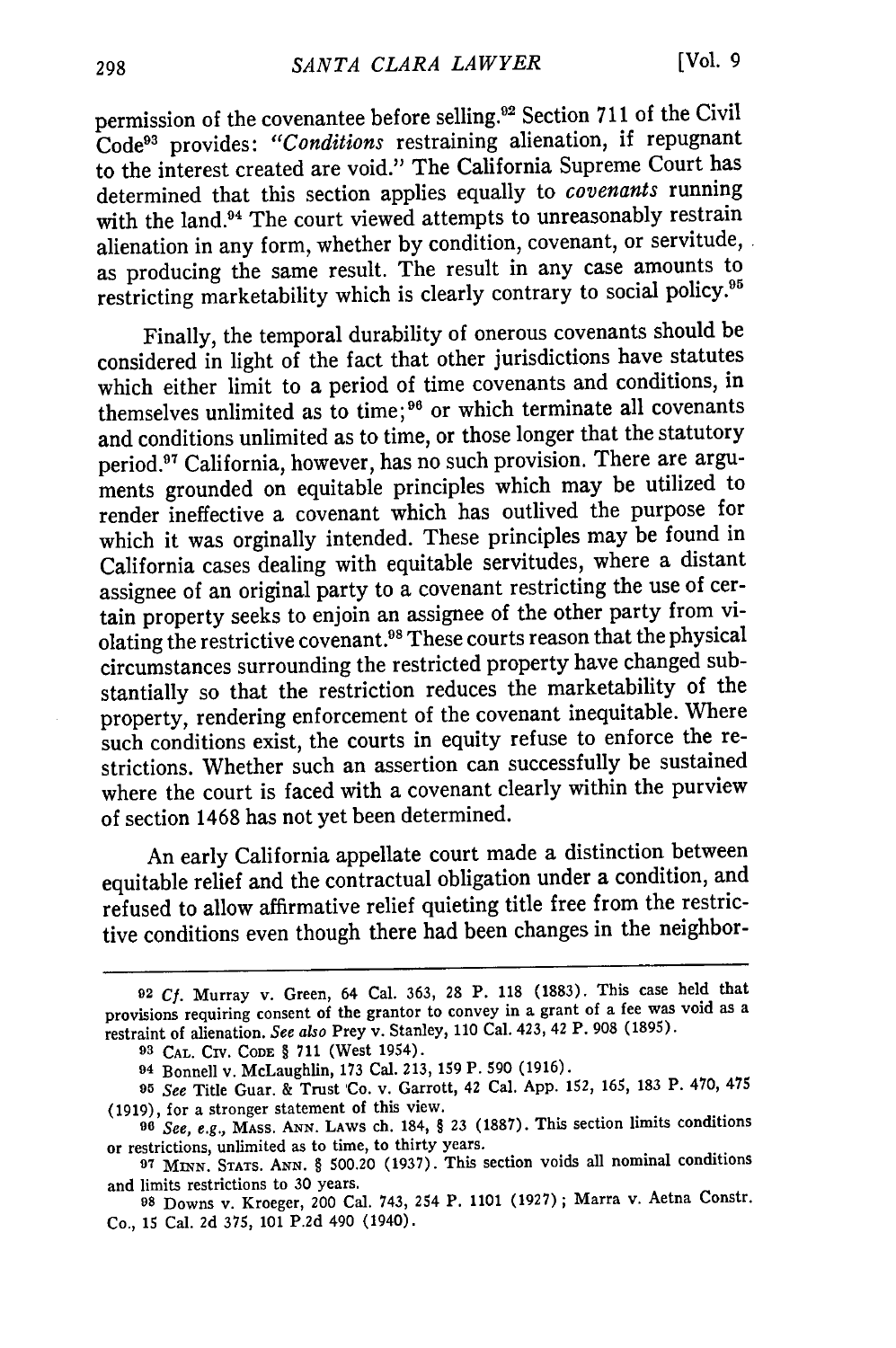*COMMENTS*

hood.<sup>99</sup> In a subsequent case before the Supreme Court of California, the decision sustained the judgment quieting plaintiff's title to certain restrictions phrased as conditions providing for forfeiture of the estate upon breach of said restrictions.<sup>100</sup> In *Letteau v. Ellis*,<sup>101</sup> the court sustained a judgment by the trial court for the defendant dis-<br>allowing a forfeiture of an estate due to a breach of condition prohibiting sale, rental, or use of the premises by persons of Negro descent. Defendant argued that circumstances had changed in that the tract was generally inhabited by persons of Negro descent and therefore it would be inequitable to allow a forfeiture. The court refused to adopt any of the technical niceties in view of the force of public policy in the case.<sup>102</sup>

In view of the above authority, it is clear that affirmative equita- ble relief could be granted or injunctive relief denied where there has been a substantial change in circumstances in the use of the surrounding property so as to render enforcement of a covenant under section 1468 inequitable. But a covenant under section 1468 is one running with the land *at law* so that damages are an appropriate remedy unless they are inadequate. Can the same defense of a changed condition be successfully asserted to avoid a judgment in damages? There is authority to the effect that a changed condition is not a defense to an action in damages for past breaches of a covenant running with the land.<sup>103</sup> In *Weiss v. Cord Helmer Realty Corporation*,<sup>104</sup> a New York court, citing a long line of precedent, stated that an action for damages for breach of covenant may be denied because of change of conditions in the neighborhood.'05 The question has not yet been presented in California courts, possibly due to the limited use of real covenants prior to 1968. Even if California elects to follow the restricted New York rule, it seems that change in the character or conditions of surrounding property would still have immense evidentiary effect on the actual amount of damages sustained by the covenantee suing for breach of covenant.

**<sup>99</sup>**Strong v. Shatto, 45 Cal. **App. 29,** 187 **P. 159 (1919).**

**<sup>100</sup>**Hess v. County Club Park, 213 Cal. 613, 2 P.2d 782 (1931).

**<sup>101</sup>** 122 Cal. App. 584, 10 P.2d 496 (1932).

**<sup>102</sup>**"We find it needless to follow appellants' arguments on the technical rules and distinctions made between conditions, covenants, and more restrictions. In many, if not all, of the cases dealing with changed conditions, the terms have been used with apparent disregard of the niceties of differentiation have application to a resulting situation, regardless of the means of its creation." *Id.* at 588, 10 P.2d at 497.

**<sup>103</sup>**Annot., 4 A.L.R.2d 1111, 1113 (1949).

**<sup>104</sup>** 140 N.Y.S.2d 95 (1955).

**<sup>105</sup>** *Id.* at 99.